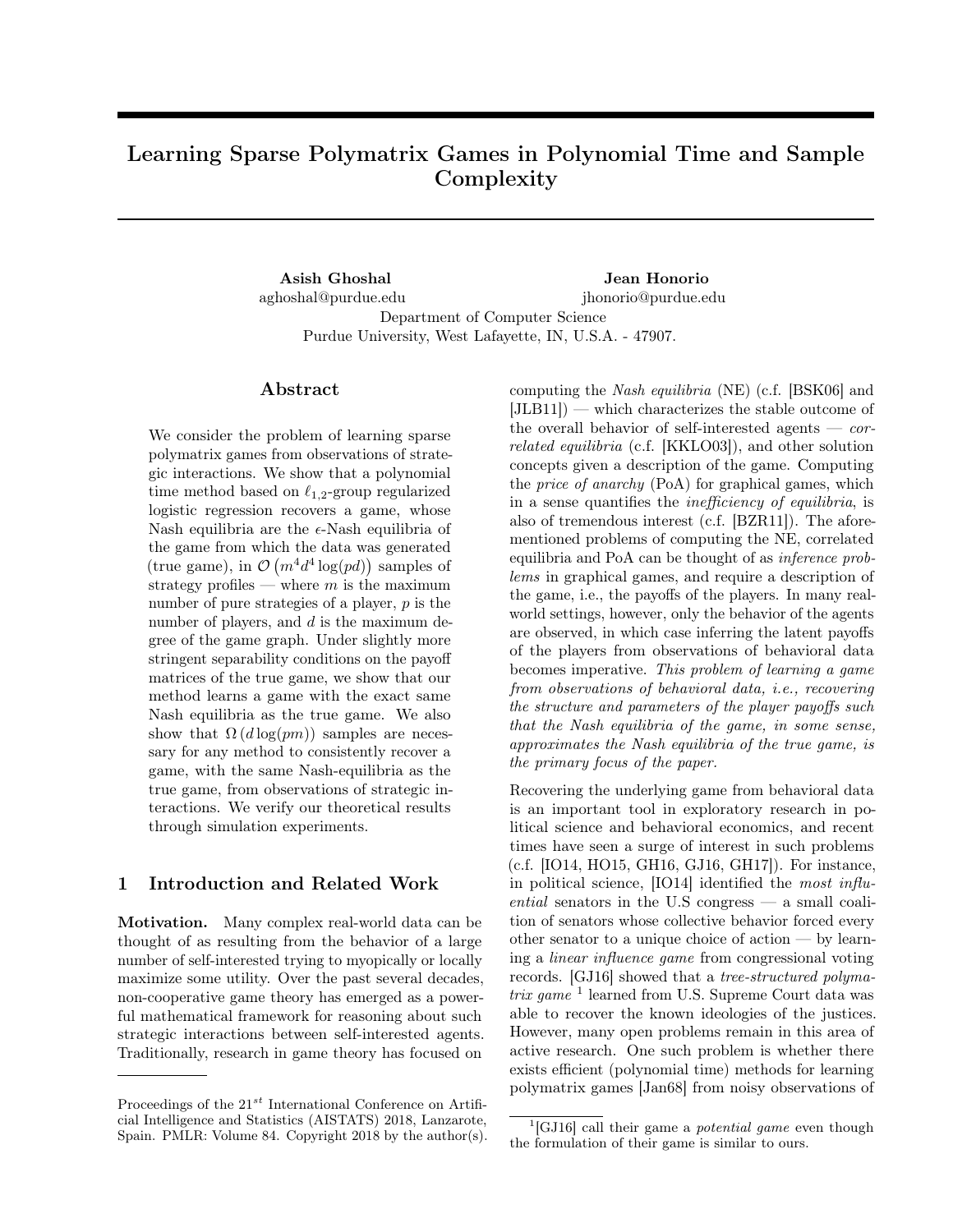strategic interactions. This is the focus of the current paper.

Related Work. Various methods have been proposed for learning games from data. [\[HO15\]](#page-8-5) proposed a maximum-likelihood approach to learn "linear influence games" — a class of parametric graphical games with linear payoffs. However, in addition to being exponential time, the maximum-likelihood approach of [\[HO15\]](#page-8-5) also assumed a specific observation model for the strategy profiles. [\[GH16\]](#page-8-6) proposed a polynomial time algorithm, based on  $\ell_1$ -regularized logistic regression, for learning linear influence games. They again assumed the specific observation model proposed by [\[HO15\]](#page-8-5) in which the strategy profiles (or joint actions) were drawn from a mixture of uniform distributions: one over the pure-strategy Nash equilibria (PSNE) set, and the other over the complement of the PSNE set. [\[GH17\]](#page-8-8) obtained necessary and sufficient conditions for learning linear influence games under arbitrary observation model. Finally, [\[GJ16\]](#page-8-7) use a discriminative, max-margin based approach, to learn tree structured polymatrix games. However, their method is exponential time and they show that learning polymatrix games is NP-hard under this max-margin setting, even when the class of graphs is restricted to trees. Furthermore, all the aforementioned works, with the exception of [\[GJ16\]](#page-8-7), consider binary strategies only. In this paper, we propose a polynomial time algorithm for learning polymatrix games, which are non-parametric graphical games where the pairwise payoffs between players are characterized by matrices (or pairwise potential functions). In this setting, each player has a finite number of pure-strategies.

**Our Contributions.** We propose an  $\ell_{1,2}$  groupregularized logistic regression method to learn polymatrix games, which has been considered by [\[GJ16\]](#page-8-7) and is a generalization of linear influence games considered by [\[GH17\]](#page-8-8). We make no assumptions on the latent payoff functions and show that our polynomial time algorithm recovers an  $\varepsilon$ -Nash equilibrium of the true game  $^2$  $^2$ , with high probability, if the number of samples is  $\mathcal{O}(m^4d^4 \log(pd))$ , where *p* is the number of players, *d* is the maximum degree of the game graph and *m* is the maximum number of pure-strategies of a player. Under slightly more stringent separability conditions on the payoff functions of the underlying game, we show that our method recovers the Nash equilibria set exactly. We further generalize the observation model from [\[GH17\]](#page-8-8) in the sense that we allow strategy profiles

in the non-Nash equilibria set to have zero measure. This should be compared with the results of [\[GJ16\]](#page-8-7) who show that learning tree-structured polymatrix games is NP-hard under a max-margin setting. We also obtain necessary conditions on learning polymatrix games and show that  $\Omega(d \log (pm))$  samples are required by any method for recovering the PSNE set of a polymatrix game from observations of strategy profiles.

Finally, we conclude this section by referring the reader to the work of [\[JRVS11\]](#page-8-10) who analyze  $\ell_{1,2}$ -regularized logistic regression for learning undirected graphical models. However, our setting differs from that of learning discrete graphical models in many ways. First, unlike discrete graphical models, where the underlying distribution over the variables is described by a potential function that factorizes over the cliques of the graph, we make no assumptions whatsoever on the generative distribution of data. Further, we are interested in recovering the PSNE set of a game, since the graph structure in generally unidentifiable from observational data, whereas [\[JRVS11\]](#page-8-10) obtain guarantees on the graph structure of the discrete graphical model. As a result, our theoretical analysis and proofs differ significantly from those of [\[JRVS11\]](#page-8-10).

## 2 Notation and Problem Formulation

In this section, we introduce our notation and formally define the problem of learning polymatrix games from behavioral data.

Polymatrix games. A *p*-player *polymatrix game* is a graphical game where the set of nodes of the graph denote players and the edges correspond to two-player games. We will denote the graph by  $G = ([p], E)$ , where  $[p] \stackrel{\text{def}}{=} \{1, \ldots, p\}$  is the vertex set and  $E \subseteq [p] \times [p]$  is set of directed edges. An edge  $(i, j) \in E$  denotes the directed edge  $i \leftarrow j$ . Each player *i* has a set of purestrategies or actions  $A_i$ , and the set of pure-strategy profiles or joint actions of all the *p* players is denoted by  $A = \times_{i \in [p]} A_i$ . We will denote  $A_{-i} \stackrel{\text{def}}{=} \times_{j \in -i} A_j$ . With each edge  $(i, j) \in E$  is associated a payoff matrix  $u^{i,j}$ :  $\mathcal{A}_i \times \mathcal{A}_j \to \mathbb{R}$ , such that  $u^{i,j}(x_i, x_j)$  gives the finite payoff of the *i*-th player (with respect to the *j*-th player), when player *i* plays  $x_i \in A_i$  and player *j* plays  $x_j \in A_j$ . We assume that  $(i, j) \in E$ , if and only if  $u^{i,j}(\cdot,\cdot) \neq 0$ . Given a strategy profile  $\mathbf{x} \in \mathcal{A}$ , the total payoff, or simply the payoff, of the *i*-th player is given by the following potential function:

<span id="page-1-1"></span>
$$
u^{i}(x_{i}, \mathbf{x}_{-i}; G) = u^{i,i}(x_{i}) + \sum_{j \in \mathcal{N}_{i}} u^{i,j}(x_{i}, x_{j}), \qquad (1)
$$

where  $\mathcal{N}_i(G) \stackrel{\text{def}}{=} \{j \in [p] | (i,j) \in E\}$  is the set of neighbors of *i* in the graph *G*, and  $u^{i,i}$  :  $A_i \rightarrow \mathbb{R}$ 

<span id="page-1-0"></span> ${}^{2}$ By the phrase "recovering the Nash equilibria" we mean that we learn a game with the same Nash equilibria as the true game. We use this phrase elsewhere in the paper for brevity.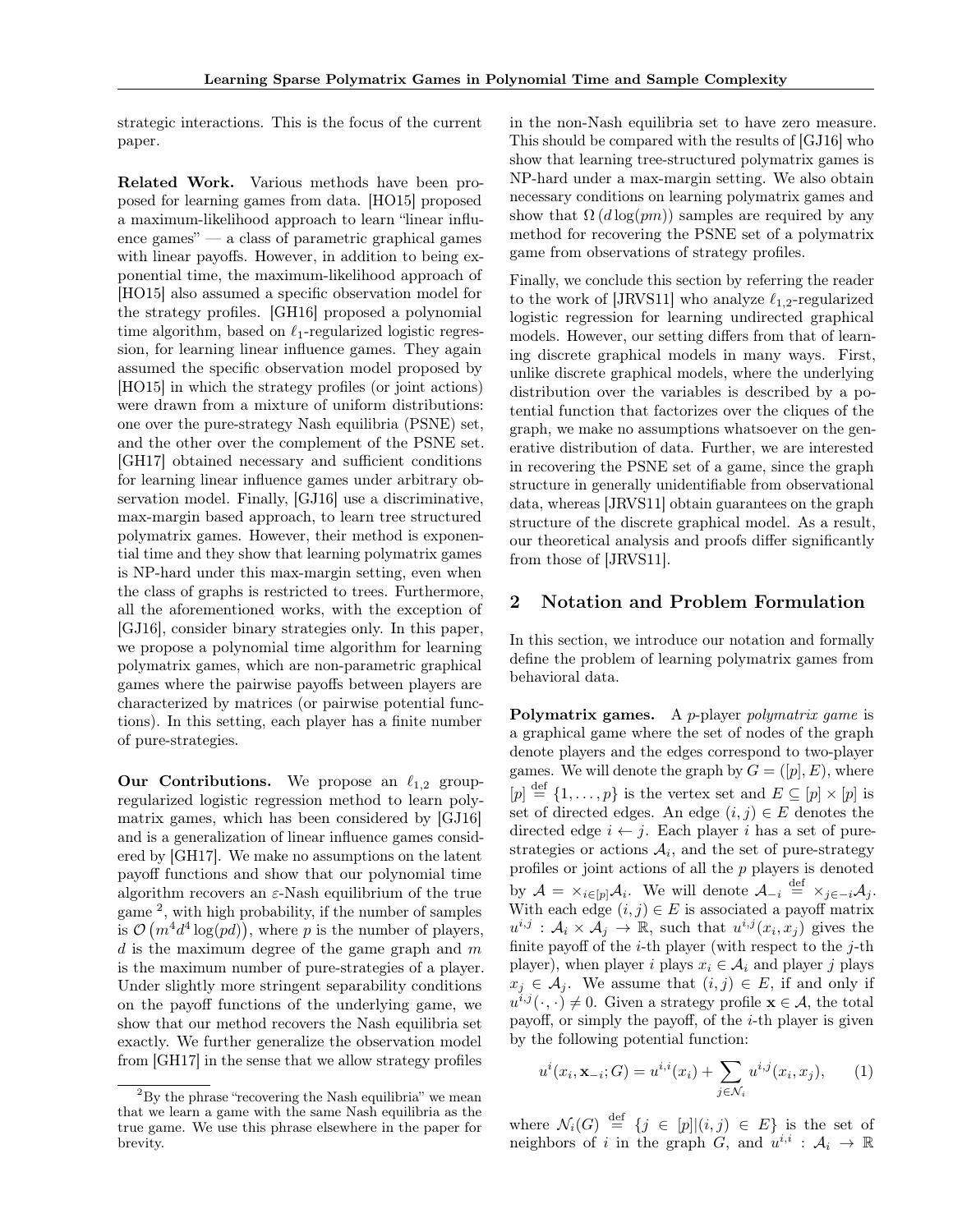gives the (finite) *individual payoff* of *i* for playing  $x_i$ . We will denote the number of neighbors of player *i* by  $d_i \stackrel{\text{def}}{=} |\mathcal{N}_i(G)|$ , and the maximum degree of the graph *G* by  $d = \max\{d_1, \ldots, d_n\}$ . A polymatrix game  $G = (G, \mathcal{U})$  is then completely defined by a graph  $G = ([p], E)$  and a collection of potential functions  $U(G) = \{u^i : A_{-i} \to \mathbb{R}\}_{i \in [p]},$  where each of the payoff functions  $u^i(\cdot; G)$  decomposes according to [\(1\)](#page-1-1). Finally, we will also assume that the number of strategies of each player,  $m_i \stackrel{\text{def}}{=} |\mathcal{A}_i|$ , is non-zero and  $\mathcal{O}(1)$  with respect to *p* and *d*, and that  $m \stackrel{\text{def}}{=} \max\{m_i\}.$ 

Nash equilibria of polymatrix games. The purestrategy Nash equilibria (PSNE) set for the game  $\mathcal{G} =$  $(G, U)$  is given by the set of strategy profiles where no player has any incentive to unilaterally deviate from its strategy given the strategy profiles of its neighbors, and is defined as follows:

$$
\mathcal{NE}(\mathcal{G}) = \left\{ \mathbf{x} \in \mathcal{A} \mid x_i \in \operatorname*{argmax}_{a \in \mathcal{A}_i} u^i(a, \mathbf{x}_{-i}) \right\}.
$$
 (2)

The set of  $\varepsilon$ -Nash equilibria of the game  $\mathcal G$  are those strategy profiles where each player can gain at most  $\varepsilon$ payoff by deviating from its strategy, and is defined as follows:

$$
\varepsilon \text{-} \mathcal{NE}(\mathcal{G}) = \left\{ \mathbf{x} \in \mathcal{A} \mid u^i(x_i, \mathbf{x}_{-i}) \ge u^i(a, \mathbf{x}_{-i}) - \varepsilon, \right. \\
\forall a \in \mathcal{A}_i \text{ and } \forall i \in [p] \right\}.
$$
\n(3)

Observation model. Without getting caught up in the dynamics of gameplay — something that is difficult to observe or reason about in real-world scenarios — we abstract the learning problem as follows. Assume that we are given "noisy" observations of strategy profiles, or joint actions,  $\mathcal{D} = {\mathbf{x}^{(l)} \in \mathcal{A}}_{l \in [n]}$  drawn from a game  $\mathcal{G} = (G, \mathcal{U})$ . The noise process models our uncertainty over the individual actions of the players due to observation noise, for instance, when we observe the actions through a noisy channel, or due to the unobserved dynamics of gameplay during which equilibrium is reached. By "observations drawn from a game" we simply mean that there exists a distribution *P*, from which the strategy profiles are drawn, satisfying the following condition:

$$
\forall \mathbf{x}, \mathbf{x}' \text{ such that } \mathbf{x} \in \mathcal{NE}(\mathcal{G}) \text{ and } \mathbf{x}' \in \mathcal{A} \setminus \mathcal{NE}(\mathcal{G}):
$$

$$
\mathcal{P}(\mathbf{x}) > \mathcal{P}(\mathbf{x}').
$$

The above condition ensures that the signal level is more than the noise level. This should be compared with the observation model of [\[GH17\]](#page-8-8), who assume that  $\forall \mathbf{x}' \in \mathcal{A} \setminus \mathcal{NE}(\mathcal{G}), \mathcal{P}(\mathbf{x}') > 0$ . Our observation model thus encompasses specific observation models considered in prior literature [\[HO15,](#page-8-5) [GH16\]](#page-8-6): the global and local noise model. The global noise model is parameterized by a constant  $q \in (\mathcal{NE}(G)/|A|, 1)$  such that the probability of observing a strategy profile  $x \in A$  is given by a mixture of two uniform distributions:

<span id="page-2-0"></span>
$$
\mathcal{P}_g(\mathbf{x}; \mathcal{G}) = q \frac{\mathbf{1}\left[\mathbf{x} \in \mathcal{NE}(\mathcal{G})\right]}{|\mathcal{NE}(\mathcal{G})|} + (1 - q) \frac{\mathbf{1}\left[\mathbf{x} \notin \mathcal{NE}(\mathcal{G})\right]}{|\mathcal{A}| - |\mathcal{NE}(\mathcal{G})|}.
$$
\n(4)

In the local noise model, we observe strategy profiles x from the PSNE set with each entry (strategy) corrupted independently. Therefore, in the local noise model we have the following distribution over strategy profiles:

$$
\mathcal{P}_l(\mathbf{x}; \mathcal{G}) = \frac{1}{|\mathcal{NE}(\mathcal{G})|} \times \sum_{\mathbf{y} \in \mathcal{NE}(\mathcal{G})} \prod_{i=1}^p (q_i)^{\mathbf{1}[x_i = y_i]} \left(\frac{1 - q_i}{m_i - 1}\right)^{\mathbf{1}[x_i \neq y_i]}, \quad (5)
$$

with  $q_i > 0.5$  for all  $i \in [p]$ .

In essence, we assume that we observe multiple "stable outcomes" of the game, which may or may-not be in equilibria. Treating the outcomes of the game as "samples" observed across multiple "plays" of the same game is a recurring theme in the literature for learning games (c.f. [\[HO15\]](#page-8-5), [\[GH16\]](#page-8-6), [\[GH17\]](#page-8-8), [\[GJ16\]](#page-8-7)).

The learning problem then corresponds to recovering a game  $\mathcal{G} = (G, \mathcal{U})$  from  $\mathcal{D}$  such that  $\mathcal{NE}(\mathcal{G}) = \mathcal{NE}(\mathcal{G})$ with high probability. *Given that computing a single Nash equilibria is PPAD-complete [\[DGP09\]](#page-8-11), any e*ffi*cient learning algorithm must learn the game without explicitly computing or enumerating the Nash equilibria of the game.* It has also been shown that even computing an  $\varepsilon$ -Nash equlibria is hard under the exponential time hypothesis for PPAD [\[Rub16\]](#page-8-12). We also emphasize that we do not observe any information about the latent player payoffs, and neither do we impose any restrictions on the payoffs for obtaining our  $\varepsilon$ -Nash equilibria guarantees. Also, note that in our definition of the learning problem, we do not impose any restriction on the "closeness" of the recovered graph  $\hat{G}$  to the true graph *G*. This is because multiple graphs *G* can give rise to the same PSNE set under different payoff functions and thus be *unidentifiable* from observations of joint actions alone (see section 4.4.1 of [\[HO15\]](#page-8-5) for a counter example.)

# 3 Method

In this section, we describe our method for learning polymatrix games from observational data. The individual and pairwise payoffs can be equivalently written, in linear form, as follows:

$$
u^{i,i}(x_i) = (\boldsymbol{\theta}^{i,0})^T \mathbf{f}^{i,0}(x_i),
$$
  

$$
u^{i,j}(x_i, x_j) = (\boldsymbol{\theta}^{i,j})^T \mathbf{f}^{i,j}(x_i, x_j),
$$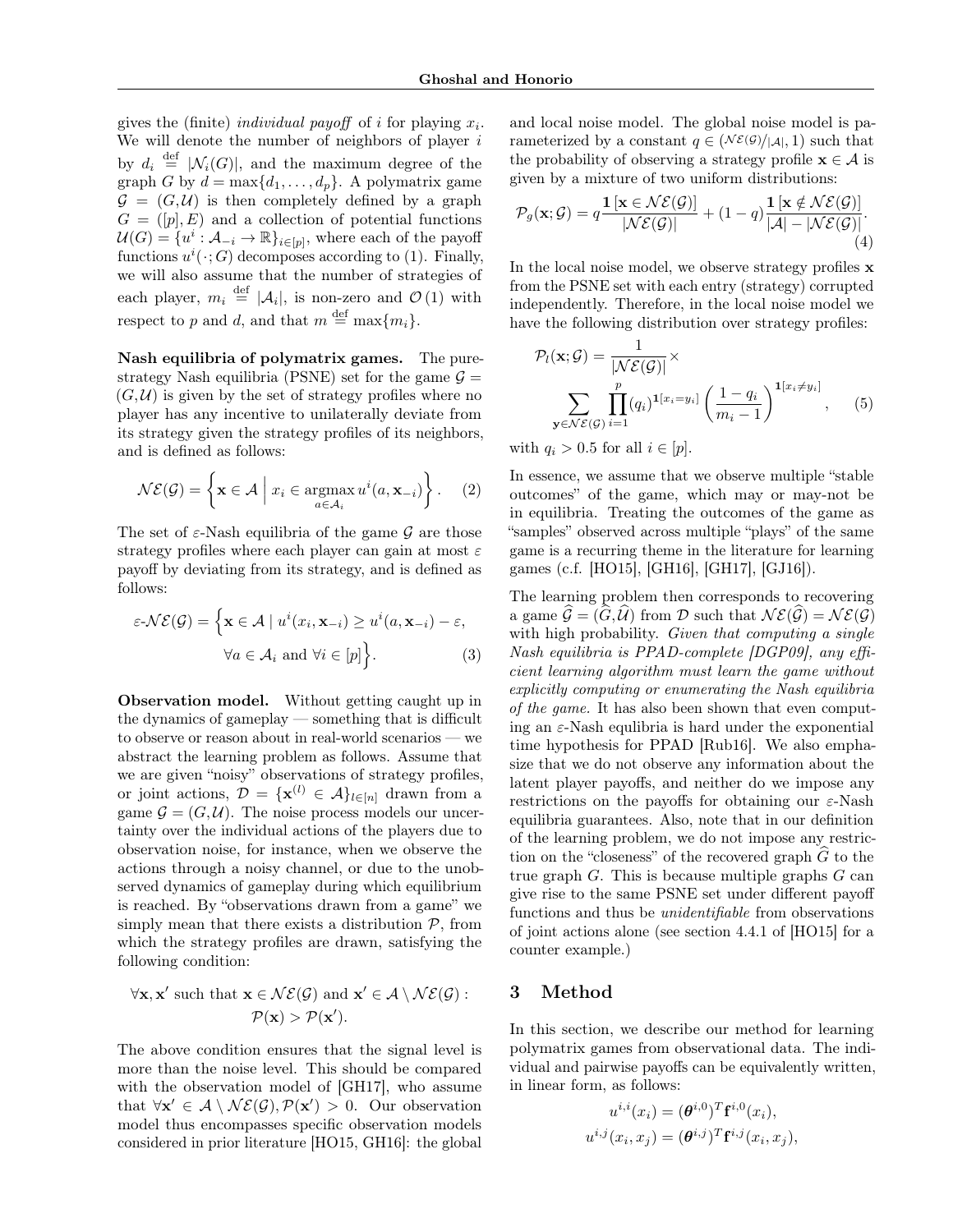where for  $j \in \mathcal{N}_i$ ,  $\mathbf{f}^{i,j}(x_i, x_j) =$  $(1 [x_i = a, x_j = b])_{a \in \mathcal{A}_i, b \in \mathcal{A}_j}$  and  $\theta^{i,j}$  =  $(\theta_{a,b}^{i,j})_{a \in A_i, b \in A_j}$ ,  $\mathbf{f}^{i,0}(x_i) = (\mathbf{1}[x_i = a])_{a \in A_i}$  and  $\theta^{i,0} = (\theta^{i,0}_q)_{a \in A_i}$ . Note that  $\mathbf{f}^{i,j} \in \{0,1\}^{(m_i m_j)},$  $\boldsymbol{\theta}^{i,j} \in \mathbb{R}^{(m_i m_j)} \neq \mathbf{0}, \ \ \mathbf{f}^{i,0}(x_i) \in \{0,1\}^{m_i}, \ \ \text{and}$  $\pmb{\theta}^{i,0} \in \mathbb{R}^{m_i}$  . Let

$$
\boldsymbol{\theta}^i \stackrel{\text{def}}{=} (\boldsymbol{\theta}^{i,0},\boldsymbol{\theta}^{i,1},\dots,\boldsymbol{\theta}^{i,i-1},\boldsymbol{\theta}^{i,i+1},\dots,\boldsymbol{\theta}^{i,p}),
$$

$$
\mathbf{f}^{i}(x_{i}, \mathbf{x}_{-i}) \stackrel{\text{def}}{=} (\mathbf{f}^{i,0}(x_{i}), \mathbf{f}^{i,1}(x_{i}, x_{1}), \dots, \mathbf{f}^{i,i-1}(x_{i}, x_{i-1}), \mathbf{f}^{i,i+1}(x_{i}, x_{i+1}), \dots, \mathbf{f}^{i,p}(x_{i}, x_{p})),
$$
(6)

with  $\theta^{i,j}$  = 0 for  $j > 0 \wedge j \notin \mathcal{N}_i$ ,  $\mathbf{a}$  and  $\boldsymbol{\theta}^{i}$   $\in \mathbb{R}^{(m_{i}+\sum_{j\in -i}^{r}m_{i}m_{j})}, \mathbf{f}^{i}(x_{i}, \mathbf{x}_{-i})$   $\in \mathbb{R}^{r}$  $\{0,1\}^{(m_i+\sum_{j\in-i}m_im_j)}$ . Thus the payoff for the *i*-th player can be written, in linear form, as:

$$
u^{i}(x_{i}, \mathbf{x}_{-i}) = (\boldsymbol{\theta}^{i})^{T} \mathbf{f}^{i}(x_{i}, \mathbf{x}_{-i}).
$$
 (7)

The learning problem then corresponds to learning the parameters  $\theta^i$  for each player *i*. The sparsity pattern of  $\theta^i$  identifies the neighbors of *i*. The way this differs from the binary strategies considered by [\[GH17\]](#page-8-8) is that the parameters  $\theta^i$  have a *group-sparsity* structure, i.e., for all  $j > 0 \land j \notin \mathcal{N}_i$  the entire group of parameters  $\theta^{i,j}$  is zero. In order to ensure that the payoffs are finite, we will assume that the parameters for the *i*-th player belong to the set  $\Theta^i \stackrel{\text{def}}{=} \{ \mathbf{y} \in \mathbb{R}^{(m_i + \sum_{j \in -i} m_i m_j)} \mid ||\mathbf{y}||_{\infty} < \infty \}.$ 

Our approach for estimating the parameters  $\theta^i$  is to perform one-versus-rest multinomial logistic regression with  $\ell_{1,2}$  group-sparse regularization. In more detail, we obtain estimators  $\hat{\theta}^i$  by solving the following optimization problem for each  $i \in [p]$ :

$$
\widehat{\theta}^i = \operatorname*{argmin}_{\boldsymbol{\theta} \in \Theta^i} L^i(\mathcal{D}; \boldsymbol{\theta}) + \lambda \|\boldsymbol{\theta}\|_{1,2},\tag{8}
$$

$$
L^{i}(\mathcal{D};\boldsymbol{\theta}) = \frac{1}{n} \sum_{l=1}^{n} \ell^{i}(\mathbf{x}^{(l)};\boldsymbol{\theta}),
$$
\n(9)

$$
\ell^{i}(\mathbf{x};\boldsymbol{\theta}) = -\log \left( \frac{\exp(\boldsymbol{\theta}^{T} \mathbf{f}^{i}(x_{i}, \mathbf{x}_{-i}))}{\sum_{a \in \mathcal{A}_{i}} \exp(\boldsymbol{\theta}^{T} \mathbf{f}^{i}(a, \mathbf{x}_{-i}))} \right), (10)
$$

where  $\|\boldsymbol{\theta}\|_{1,2} = \sum_{j \in [p]} ||\boldsymbol{\theta}_j||_2$ , with  $\boldsymbol{\theta}_j$  being the *j*-th group of  $\theta$ . When referring to a block of a matrix or vector we will use bold letters, e.g,  $\theta_j$  denotes the *j*-th group or block of  $\theta$ , while  $\theta_j$  denotes the *j*-th element of  $\theta$ . In general, we define the  $\ell_{a,b}$  group structured norm as follows:  $\|\boldsymbol{\theta}\|_{a,b} = \|(\|\boldsymbol{\theta}_1\|_b,\ldots,\|\boldsymbol{\theta}_p\|_b)\|_a$ . Also, when using group structured norms, we will use the group structure as shown in [\(6\)](#page-3-0), i.e., we will assume that there are *p* groups and, in the context of the *i*-th player, the sizes of the groups are:  ${m_i, m_i m_1, \ldots, m_i m_{i-1}, m_i m_{i+1}, \ldots, m_i m_p}$ . Finally, we will define the support set of  $\theta^i$  as the set of all indices corresponding to the active groups, i.e.,

 $S_i = \{(j, k) | j \in \{0\} \cup \mathcal{N}_i \text{ and } k \in [m_i] \text{ for } j = 0, k \in$  $[m_i m_j]$  for  $j > 0$ , where j can be thought of as indexing the groups, while *k* can be thought of as the indexing the elements within the *j*-th group. Thus,  $|S_i| = m_i + \sum_{j \in \mathcal{N}_i} m_i m_j$ .

After estimating the parameters  $\hat{\theta}^i$  for each  $i \in$ [*p*], the payoff functions are simply estimated to be  $\hat{u}^i(x_i, \mathbf{x}_{-i}) = (\hat{\theta}^i)^T \mathbf{f}^i(x_i, \mathbf{x}_{-i}).$  Finally, the graph  $\widehat{G} = ([p], \widehat{E})$  is given by the group-sparsity structure of  $\widehat{u}^i$ s, i.e.,  $\widehat{u}^{i,j}(\cdot,\cdot) \neq 0 \implies (i,j) \in \widehat{E}$ .

# <span id="page-3-0"></span>4 Sufficient Conditions

First, we obtain sufficient conditions on the number of samples *n* to ensure successful PSNE recovery. Since our theoretical results depend on certain properties of the Hessian of the loss function defined above, we introduce the Hessian matrix in this paragraph. Let  $\mathbf{H}^i(\mathbf{x};\boldsymbol{\theta})$  denote the Hessian of  $\ell^i(\mathbf{x};\boldsymbol{\theta})$ . A little calculation shows that the  $(j, k)$ -th block of the Hessian matrix for the *i*-th player is given as:

$$
\mathbf{H}_{j,k}^{i}(\mathbf{x};\boldsymbol{\theta}) = \sum_{a \in \mathcal{A}_{i}} \sigma^{i}(a, \mathbf{x}_{-i};\boldsymbol{\theta}) \mathbf{f}^{i,j}(a, x_{j}) (\mathbf{f}^{i,k}(a, x_{k}))^{T} - \left\{ \left( \sum_{a \in \mathcal{A}_{i}} \sigma^{i}(a, \mathbf{x}_{-i};\boldsymbol{\theta}) \mathbf{f}^{i,j}(a, x_{j}) \right) \times \left( \sum_{a \in \mathcal{A}_{i}} \sigma^{i}(a, \mathbf{x}_{-i};\boldsymbol{\theta}) \mathbf{f}^{i,k}(a, x_{k}) \right)^{T} \right\},
$$
(11)

$$
\sigma^{i}(x, \mathbf{x}_{-i}; \boldsymbol{\theta}) = \frac{\exp(\boldsymbol{\theta}^{T} \mathbf{f}^{i}(x, \mathbf{x}_{-i}))}{\sum_{a \in \mathcal{A}_{i}} \exp(\boldsymbol{\theta}^{T} \mathbf{f}^{i}(a, \mathbf{x}_{-i}))},
$$
(12)

<span id="page-3-2"></span><span id="page-3-1"></span>where we have overloaded the notation  $f^{i,j}(x_i, x_j)$  to also include  $f^{i,0}(x_i)$ , i.e., we let  $f^{i,0}(x_i, x_0) \stackrel{\text{def}}{=} f^{i,0}(x_i)$ . We will denote the *i*-th expected Hessian matrix at any parameter  $\boldsymbol{\theta} \in \Theta^i$  as  $\mathbf{H}^i(\boldsymbol{\theta}) = \mathbb{E}_{\mathbf{x}} [\mathbf{H}^i(\mathbf{x}; \boldsymbol{\theta})]$ , and the *i*-th Hessian matrix at the true parameter  $\theta^i$  as  $H^i(\theta^i)$ . We will also drop the superscript *i* from the *i*-th Hessian matrix, whenever clear from context. We will denote the finite sample version of  $\mathbf{H}^i(\theta^i)$  by  $\mathbf{H}^i(\mathcal{D}, \theta^i)$ , i.e.,  $\mathbf{H}^i(\mathcal{D}, \boldsymbol{\theta}^i) = \frac{1}{n} \sum_{l=1}^n \mathbf{H}^i(\mathbf{x}^{(l)}, \boldsymbol{\theta}^i)$ . Finally, we will denote the Hessian matrix restricted to the true support set  $S_i$  by:  $\mathbf{H}^i(\cdot; \boldsymbol{\theta}_{S_i}^i) \in \mathbb{R}^{|S_i| \times |S_i|}$ . In order to prove our main result, we will present a series of technical lemmas slowly building towards our main result. Detailed proofs of the lemmas are given in Appendix [A.](#page-0-1)

The following lemma states that the *i*-th population Hessian is positive definite. Specifically, the *i*-th population Hessian evaluated at the true parameter  $\theta^i$ , are positive definite with the minimum eigenvalue being  $C_{\text{min}}$ . We prove the following lemma by showing that the loss function given by [\(10\)](#page-3-1), when restricted to an arbitrary line, is strongly convex as long as the payoffs are finite.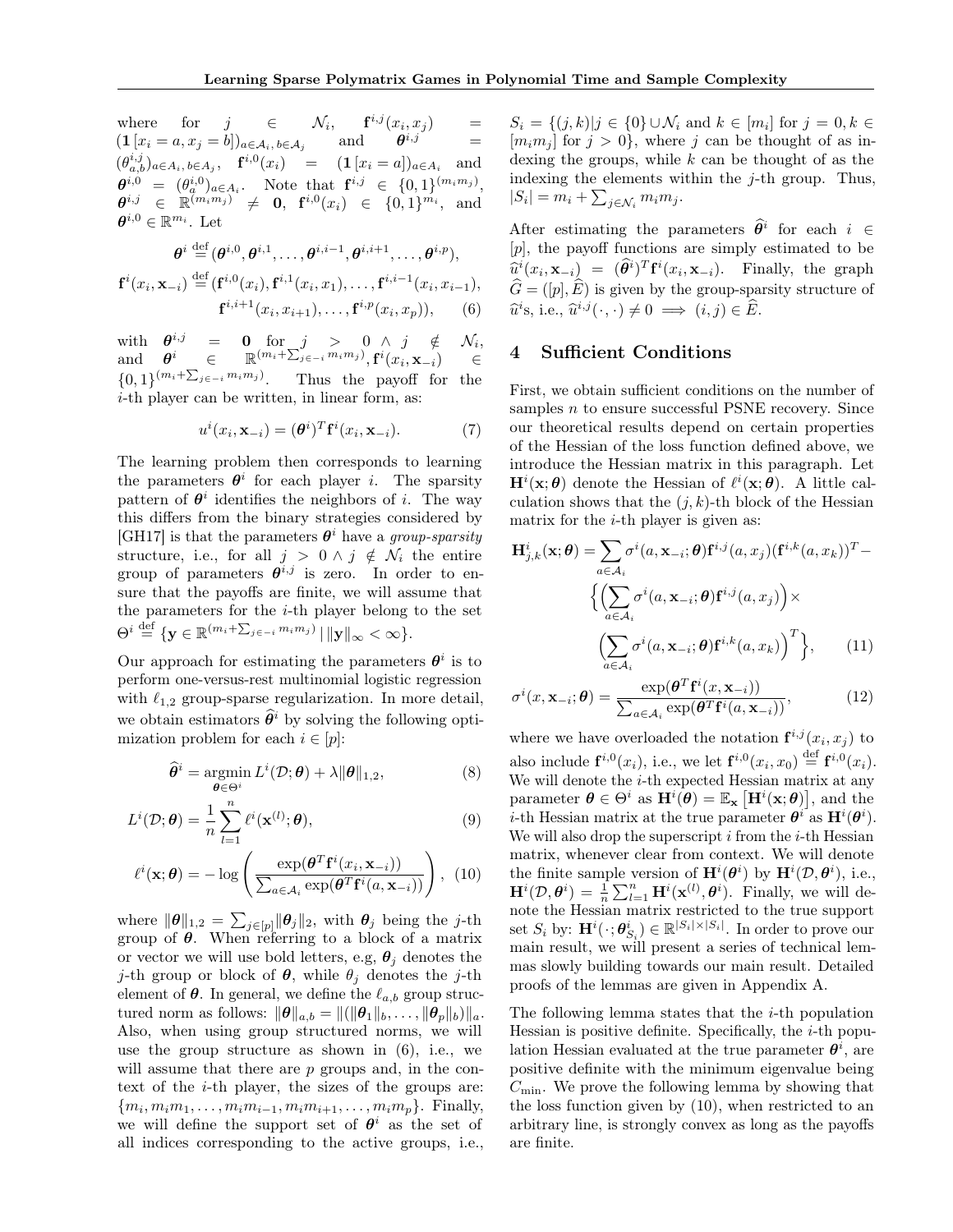<span id="page-4-0"></span>Lemma 1 (Minimum eigenvalue of population Hessian). *For*  $\theta^i \in \Theta^i$ ,  $\lambda_{\min}(\mathbf{H}^i(\theta^i)) \stackrel{\text{def}}{=} C_{\min} > 0$ .

Given that population Hessian matrices are positivedefinite, we then show that the finite sample Hessian matrices, evaluated at any parameter  $\boldsymbol{\theta}_{S_i}$ , are positive definite with high probability. We use tools from random matrix theory developed by [\[Tro12\]](#page-8-13) to prove the following lemma.

<span id="page-4-1"></span>Lemma 2 (Minimum eigenvalue of finite sample Hessian). Let  $\theta \in \Theta^i$  be any arbitrary vector and let  $\lambda_{\min}(\mathbf{H}^i(\boldsymbol{\theta}_{S_i})) \stackrel{\text{def}}{=} \lambda_{\min} > 0$ . Then, if the number of *samples satisfies the following condition:*

$$
n \ge \frac{8(d_i+1)}{\lambda_{\min}} \log \left( \frac{m_i(1+d_i m)}{\delta} \right)
$$

*,*

 $then \ \lambda_{\min}(\mathbf{H}^i(\mathcal{D}; \boldsymbol{\theta}_{S_i})) \geq \frac{\lambda_{\min}}{2} \ with \ probability \ at \ least$  $1 - \delta$  for some  $\delta \in (0, 1)$ *.* 

Now that we have shown that the loss function given by [\(10\)](#page-3-1) is strongly convex (Lemmas [1](#page-4-0) and [2\)](#page-4-1), we exploit strong convexity to control the difference between the true parameter and the estimator  $\|\boldsymbol{\theta}^i - \widehat{\boldsymbol{\theta}}^i\|_{1,2}$ . However, before proceeding further, we need to bound the  $\ell_{\infty,2}$ norm of the gradient, as done in the following lemma. We prove the lemma by using McDiarmid's inequality to show that in each group the finite sample gradient concentrates around the expected gradient, and then use a union bound over all the groups to control the  $\ell_{\infty,2}$  norm.

Lemma 3 (Gradient bound). *Let*  $\|\mathbb{E}_{\mathbf{x}}\left[\nabla \ell^i(\mathbf{x}; \boldsymbol{\theta}^i)\right]\|_{\infty,2} = \nu$ , then we have that

$$
\|\nabla L^{i}(\mathcal{D};\boldsymbol{\theta}^{i})\|_{\infty,2}\leq\nu+\sqrt{\frac{2}{n}\log\left(\frac{2(d_{i}+1)}{\delta}\right)},
$$

*with probability at least*  $1 - \delta$ .

Note that the expected gradient at the parameter  $\theta^i$ does not vanish, i.e.,  $\|\mathbb{E}_{\mathbf{x}}\left[\nabla \ell^i(\mathbf{x}; \boldsymbol{\theta}^i)\right]\|_{\infty,2} = \nu$ . This is because of the mismatch between the generating distribution *P* and the softmax distribution used for learning the parameters, as in [\(10\)](#page-3-1). Indeed, if the data were drawn from a Markov random field, which induces a softmax distribution on the conditional distribution of node given the rest of the nodes, the parameter  $\nu = 0$ . However this is not the case for us. An unfortunate consequence of this is that, even with an infinite number of samples, our method will not be able to recover the parameters  $\theta^i$  exactly. Thus, without additional assumptions on the payoffs, our method only recovers the  $\varepsilon$ -Nash equilibrium of the game.

With the required technical results in place, we are now ready to bound  $\|\theta^i - \hat{\theta}^i\|_{1,2}$ . Our analysis has two

steps. First, we bound the norm in the true support set, i.e.,  $\|\boldsymbol{\theta}_{S_i}^i - \hat{\theta}_{S_i}^i\|_{1,2}$ . Then, we show that the norm of the difference between the true parameter and the estimator, outside the support set, is a constant factor (specifically 3) of the difference in the support set. For the first step with use a proof technique originally developed by [\[RBLZ08\]](#page-8-14) in a different context, while the second step follows from matrix algebra and optimality of the estimator  $\hat{\theta}^i$  for the problem [\(8\)](#page-3-2).

The following technical lemma, which will be used later on in our proof to bound  $\|\hat{\theta}_S^i - \theta_S^i\|_{1,2}$ , lower bounds the minimum eigenvalue of the *i*-th population Hessian at an arbitrary parameter  $\boldsymbol{\theta} \in \Theta^i$ , in terms of the minimum eigenvalue of the *i*-th population Hessian at the true parameter  $\theta^i$ .

Lemma 4 (Minimum population eigenvalue at arbitrary parameter). Let  $\boldsymbol{\theta} \in \Theta^i$  *be any vector. Then the minimum eigenvalue of i-th population Hessian matrix evaluated at*  $\boldsymbol{\theta}_{S_i}$  *is lower bounded as follows:* 

$$
\lambda_{\min}(\mathbf{H}^i(\boldsymbol{\theta}_{S_i})) \geq \lambda_{\min}(\mathbf{H}^i(\boldsymbol{\theta}_{S_i}^i))
$$
  
 
$$
-\frac{1}{4}(d_i+1)m^2 \|\boldsymbol{\theta}_{S_i} - \boldsymbol{\theta}_{S_i}^i\|_{1,2}.
$$

Now, we are ready to bound the difference between the true parameter  $\theta^i$  and its estimator  $\hat{\theta}^i$ , in the true support set *Si*.

<span id="page-4-2"></span>Lemma 5 (Error of the *i*-th estimator on the support set). *If the regularization parameter and number of samples satisfy the following condition:*

$$
\lambda \ge 2\left(\nu + \sqrt{\frac{2}{n}\log\left(\frac{2(d_i+1)}{\delta}\right)}\right)
$$

$$
n > \frac{2}{N(m, d_i)}\log\left(\frac{2(d_i+1)}{\delta}\right),
$$

*where*  $N(m, d_i) = {C_{\min}/(36m^2(d_i+1)^2) - \nu}^2$ , and  $C_{\min} \stackrel{\text{def}}{=} \lambda_{\min}(\mathbf{H}^i(\boldsymbol{\theta}_{S_i}^i));$  then with probability at least  $1 - \delta$ *, for some*  $\delta \in (0, 1)$ *, we have:* 

$$
\|\widehat{\theta}_{S_i}^i - \theta_{S_i}^i\|_{1,2} \le \frac{6(d_i+1)}{C_{\min}}\lambda.
$$
 (13)

*,*

Next, we bound the difference between the true parameter  $\theta^i$  and its estimator  $\hat{\theta}^i$ .

<span id="page-4-3"></span>Lemma 6 (Error of the *i*-th parameter estimator). *Under the same conditions on the regularization parameter and number of samples as in Lemma [5](#page-4-2) we have, with probability at least*  $1 - \delta$  *for some*  $\delta \in (0, 1)$ *,* 

$$
\|\widehat{\theta}^{i}-\theta^{i}\|_{1,2}\leq \frac{24(d_i+1)}{C_{\min}}\lambda.
$$

Now that we have control over  $\|\boldsymbol{\theta}^i - \hat{\boldsymbol{\theta}}^i\|_{1,2}$  for all  $i \in [p],$ we are ready to prove our main result concerning the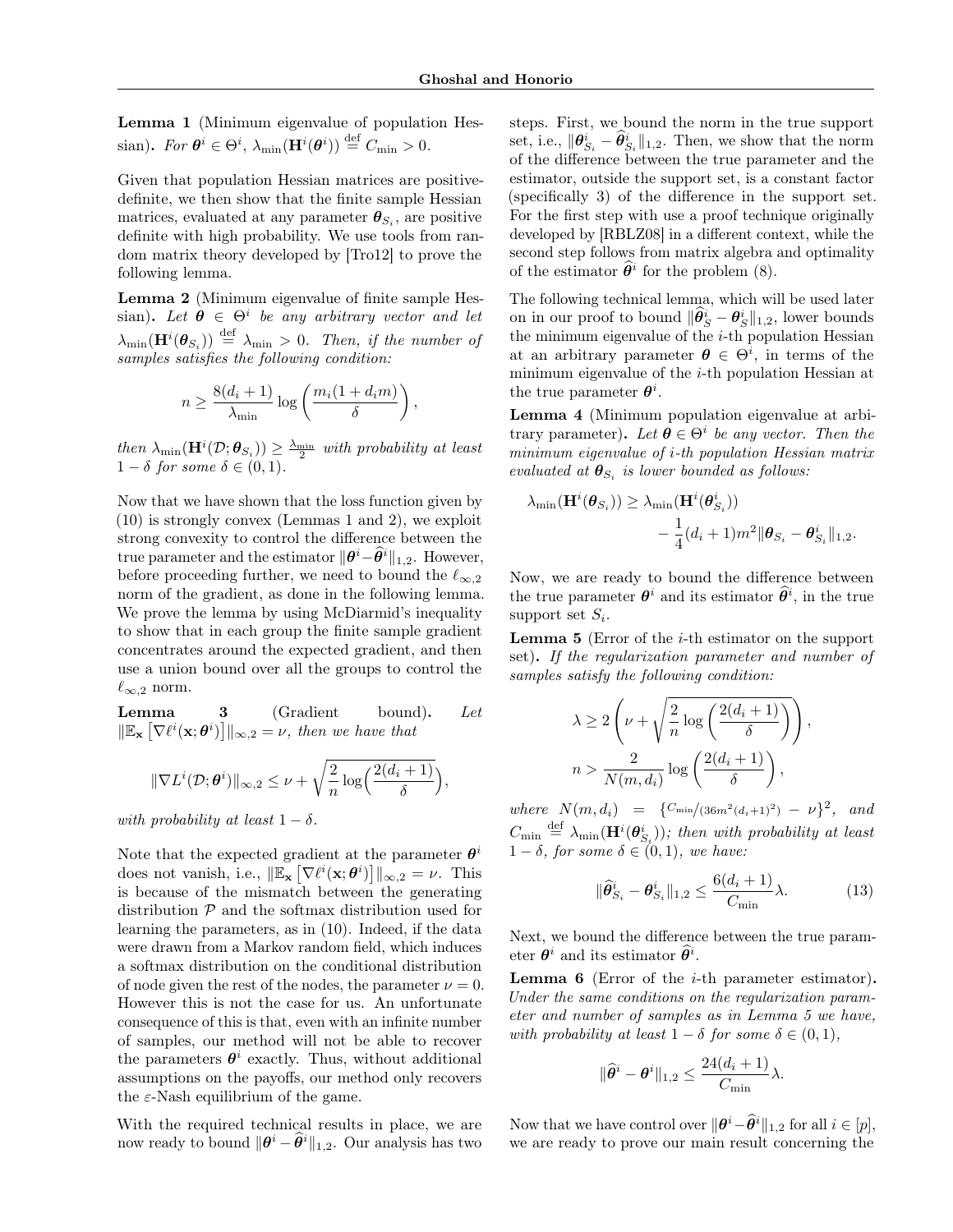sufficient number of samples needed by our method to guarantee PSNE recovery with high probability.

<span id="page-5-1"></span>**Theorem 1.** Let  $\mathcal{G} = (G, \mathcal{U})$ , with  $\mathcal{U} = \{u^i : \mathcal{A}_{-i} \to$  $\mathbb{R}$ <sub>i $\in$ </sub>[*p*]*, be the true potential graphical game over <i>p players and maximum degree d, from which the data set D is drawn.* Let  $\widehat{\mathcal{G}} = (\widehat{G}, \widehat{\mathcal{U}})$ *, with*  $\widehat{U} = \{\widehat{u}^i : \mathcal{A}_{-i} \to$  $\mathbb{R}$ <sub>i $\in$ [p]</sub>, be the game learned from the data set  $\mathcal{D}$  by *solving the optimization problem* [\(8\)](#page-3-2) *for each*  $i \in [p]$ *. Then if the regularization parameter and the number of samples satisfy the condition:*

$$
\begin{aligned} \lambda &\geq 2\left(\nu+\sqrt{\frac{2}{n}\log\left(\frac{2p(d+1)}{\delta}\right)}\right),\\ n &> \max\left\{\frac{2}{N(m,d)}\log\left(\frac{2p(d+1)}{\delta}\right),\\ &\frac{8(d+1)}{C_{\min}}\log\left(\frac{m(1+dm)}{\delta}\right)\right\}, \end{aligned}
$$

*where*  $N(m, d) = \{C_{\min}/(36m^2(d+1)^2) - \nu\}^2$ , then we have *that the following hold with probability at least*  $1 - \delta$ , *for some*  $\delta \in (0,1)$ *:* 

(i) 
$$
\mathcal{NE}(\widehat{\mathcal{G}}) = \varepsilon \cdot \mathcal{NE}(\mathcal{G}), \text{ with } \varepsilon = \frac{48(d_i+1)}{C_{\min}} \lambda.
$$

*(ii) Additionally, if the true game G satisfies the con-* $\forall i \in [p], \forall (x_i, \mathbf{x}_{-i}), (x'_i, \mathbf{x}_{-i}) \in \mathcal{A} \text{ such}$  $that (x_i, \mathbf{x}_{-i}) \in \mathcal{NE}(\mathcal{G}) \land (x'_i, \mathbf{x}_{-i}) \notin \mathcal{NE}(\mathcal{G}) \implies$  $u^i(x_i, \mathbf{x}_{-i}) > u^i(x'_i, \mathbf{x}_{-i}) + \varepsilon$ . Then,  $\mathcal{NE}(\widehat{\mathcal{G}}) =$  $N\mathcal{E}(\mathcal{G})$ .

*Proof.* Note that  $\|\mathbf{f}^i\|$  $\|\mathbf{f}^i(x_i, \mathbf{x}_{-i})\|_{\infty,2}$  $\max\{\|\mathbf{f}^{i,0}(x_i)\|_2, \|\mathbf{f}^{i,1}(x_i,x_1)\|_2,\ldots,\|\mathbf{f}^{i,p}(x_i,x_p)\|_2\} =$ 1, for any  $\mathbf{x} \in \mathcal{A}$ , since each binary vector  $\mathbf{f}^{i,j}(x_i, x_j)$ has a single "1" at exactly one location. Then, from the Cauchy-Schwartz inequality, Lemma [6,](#page-4-3) and a union bound over all players, we have that:

$$
(\forall \mathbf{x} \in \mathcal{A}, \forall i \in [p]) |\widehat{u}^{i}(x_{i}, \mathbf{x}_{-i}) - u^{i}(x_{i}, \mathbf{x}_{-i})|
$$
  
\n
$$
= |(\widehat{\theta}^{i} - \theta^{i})^{T} \mathbf{f}^{i}(x_{i}, \mathbf{x}_{-i})|
$$
  
\n
$$
\leq ||\widehat{\theta}^{i} - \theta^{i}||_{1,2} ||\mathbf{f}^{i}(x_{i}, \mathbf{x}_{-i})||_{\infty,2}
$$
  
\n
$$
= ||\widehat{\theta}^{i} - \theta^{i}||_{1,2} \leq \frac{24(d_{i} + 1)}{C_{\min}} \lambda = \frac{\varepsilon}{2},
$$
 (14)

with probability at least  $1 - p\delta$ . Now consider any  $\mathbf{x} \in \mathcal{NE}(\mathcal{G})$  and any  $i \in [p]$ . Since  $\mathbf{x} \in \mathcal{NE}(\mathcal{G})$ , we have from [\(14\)](#page-5-0),  $(\forall x'_i \in \mathcal{A}_i)$ :

$$
u^{i}(x_{i}, \mathbf{x}_{-i}) + \varepsilon/2 \geq \widehat{u}^{i}(x_{i}, \mathbf{x}_{-i}) \geq \widehat{u}^{i}(x'_{i}, \mathbf{x}_{-i})
$$
  
\n
$$
\implies u^{i}(x_{i}, \mathbf{x}_{-i}) \geq \widehat{u}^{i}(x'_{i}, \mathbf{x}_{-i}) - \varepsilon/2
$$
  
\n
$$
\implies u^{i}(x_{i}, \mathbf{x}_{-i}) \geq u^{i}(x'_{i}, \mathbf{x}_{-i}) - \varepsilon,
$$

where the last line again follows from  $(14)$ . This proves that  $N\mathcal{E}(\mathcal{G}) \subseteq \varepsilon \text{-}N\mathcal{E}(\mathcal{G})$ . Using exactly the same

arguments as above, we can also show that for any  $\mathbf{x} \in \mathcal{NE}(\mathcal{G})$ :

$$
\widehat{u}^i(x_i, \mathbf{x}_{-i}) \ge \widehat{u}^i(x_i, \mathbf{x}_{-i}) - \varepsilon \qquad (\forall x'_i \in \mathcal{A}_i),
$$

which proves that  $N\mathcal{E}(\mathcal{G}) \subseteq \varepsilon \text{-}N\mathcal{E}(\widehat{\mathcal{G}})$ . Thus we have that  $N\mathcal{E}(\widehat{\mathcal{G}}) = \varepsilon \text{-}N\mathcal{E}(\mathcal{G})$ , i.e., the set of joint strategy profiles  $\mathbf{x} \in \mathcal{NE}(\widehat{\mathcal{G}})$  form an  $\varepsilon$ -Nash equilibrium set of the true game *G*. This proves our first claim. For our second claim, consider any  $(x_i, \mathbf{x}_{-i}) \in \mathcal{NE}(\mathcal{G})$  and  $(x'_i, \mathbf{x}_{-i}) \notin \mathcal{NE}(\mathcal{G})$ . Then:

$$
u^{i}(x_{i}, \mathbf{x}_{-i}) > u^{i}(x'_{i}, \mathbf{x}_{-i}) + \varepsilon
$$
  
\n
$$
\implies \widehat{u}^{i}(x_{i}, \mathbf{x}_{-i}) + \varepsilon/2 > \widehat{u}^{i}(x'_{i}, \mathbf{x}_{-i}) - \varepsilon/2 + \varepsilon
$$
  
\n
$$
\implies \widehat{u}^{i}(x_{i}, \mathbf{x}_{-i}) > \widehat{u}^{i}(x'_{i}, \mathbf{x}_{-i})
$$
  
\n
$$
\implies (x_{i}, \mathbf{x}_{-i}) \in \mathcal{NE}(\widehat{\mathcal{G}}) \land (x'_{i}, \mathbf{x}_{-i}) \notin \mathcal{NE}(\widehat{\mathcal{G}}),
$$

where the first line holds by assumption, and the second line again follows from [\(14\)](#page-5-0). Thus we have that  $N\mathcal{E}(\mathcal{G}) = \mathcal{N}\mathcal{E}(\widehat{\mathcal{G}})$ . By setting the probability of error  $p\delta = \delta'$  for some  $\delta' \in (0,1)$  we prove our claim. The second part of the lower bound on the number of samples is due to Lemma [2.](#page-4-1)  $\Box$ 

**Remark 1.** *The sufficient number of samples needed by our method to guarantee PSNE recovery, with probability at least*  $1 - \delta$ , scales as  $\mathcal{O}(m^4 d^4 \log(p d/\delta))$ . This *should be compared with the results of [\[JRVS11\]](#page-8-10) for learning undirected graphical models. They show that*  $\mathcal{O}(m^2d^2\log(m^2p))$  are sufficient for learning *m*-ary *discrete graphical models. However, their sample complexity hides a constant K that is related to the maximum eigenvalue of the scatter matrix, which we have upper bounded by*  $m^2d^2$  *in our case, leading to a slightly higher sample complexity.*

**Remark 2.** *Note that as*  $n \to \infty$ *, the regularization parameter*  $\lambda \rightarrow 2\nu$ *, where*  $\nu$  *is the maximum norm of the expected gradient at the true parameter*  $\theta^i$  *across all*  $i \in [p]$ . Thus, even with an infinite number of samples, *our method recovers the*  $\varepsilon$ -Nash equilibria set of the true *game with*  $\varepsilon \to \frac{96(d_i+1)\nu}{C_{\min}}$  *as*  $n \to \infty$ .

#### <span id="page-5-0"></span>5 Necessary Conditions

In this section, we obtain an information-theoretic lower bound on the number of samples needed to learn sparse polymatrix games. Let  $\mathfrak{G}_{p,d,m}$  be set of polymatrix games over *p* players, with degree at most *d*, and maximum number of strategies per player being *m*. Our approach for doing so is to treat the inference procedure as a communication channel, where nature picks a game  $\mathcal{G}^*$  from the set  $\mathfrak{G}_{p,d,m}$  and then generates a data set *D* of *n* strategy profiles. A decoder  $\psi : \mathcal{A}^n \to \mathfrak{G}_{p,d,m}$ then maps  $\mathcal{D}$  to a game  $\widehat{\mathcal{G}} \in \mathfrak{G}_{p,d,m}$ . We wish to obtain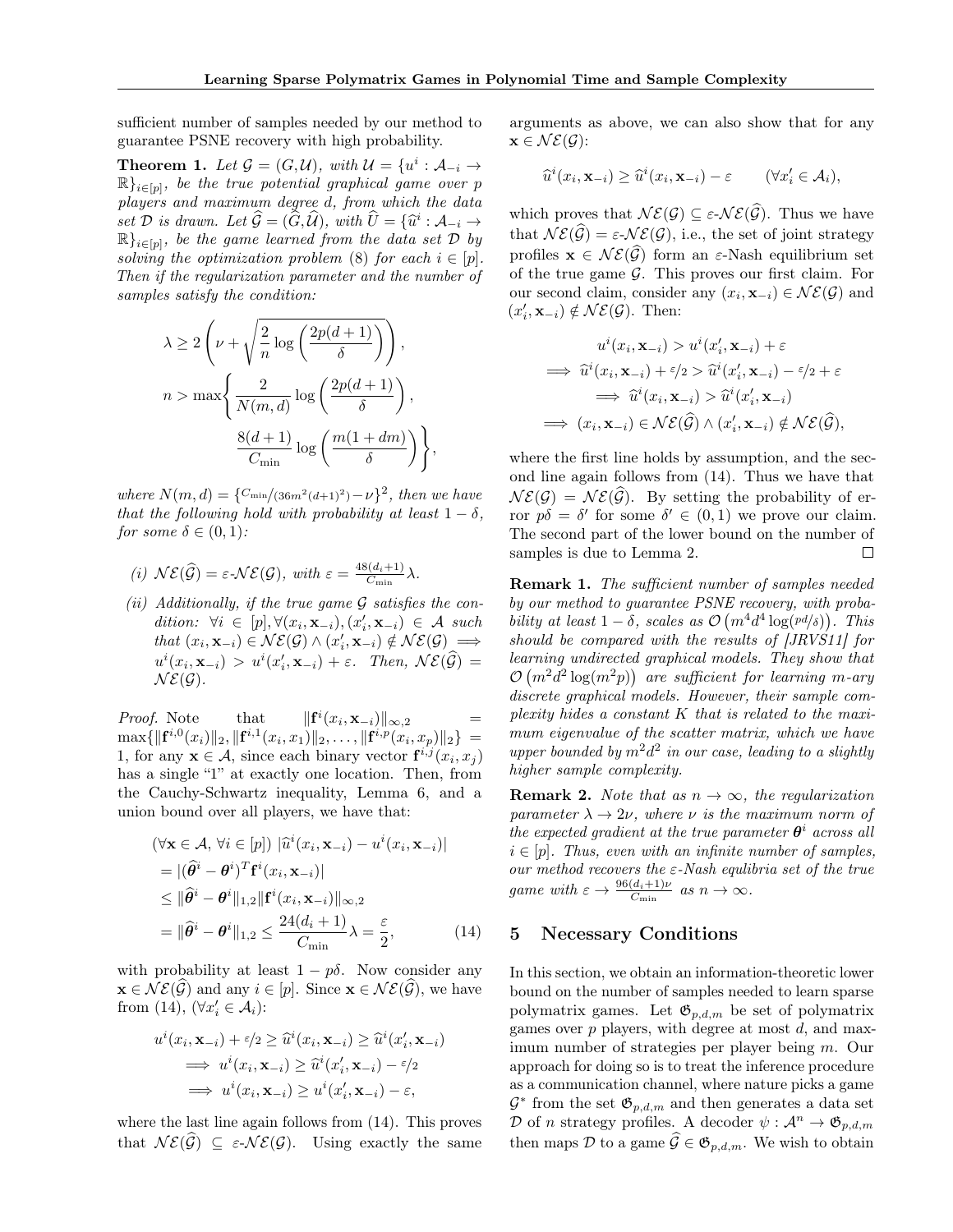lower bounds on the number of samples required by any decoder  $\psi$  to recover the true game consistently. In this setting, we define the *minimax* estimation error as follows:

$$
p_{\text{err}} = \min_{\psi} \sup_{\mathcal{G}^* \in \mathfrak{G}_{p,d,m}} \Pr \left\{ \mathcal{NE}(\psi(\mathcal{D})) \neq \mathcal{NE}(\mathcal{G}^*) \right\},\,
$$

where the probability is computed over the data distribution. For obtaining necessary conditions on the sample complexity, we assume that the data distribution follows the global noise model described in [\(4\)](#page-2-0). The following theorem prescribes the number of samples needed for learning sparse polymatrix games. Our proof of the theorem constitutes constructing restricted ensembles of "hard-to-learn" polymatrix games, from which nature picks a game uniformly at random and generates data. We then use the Fano's technique to lower bound the minimax error. The use of restricted ensembles is customary for obtaining information-theoretic lower bounds, c.f. [\[SW12,](#page-8-15) [WWR10\]](#page-8-16).

**Theorem 2.** If the number of samples  $n \leq$  $\frac{\log(m^d-m)\binom{p}{d}}{2\log 2} - 1$ , then estimation fails with  $p_{\text{err}} \ge 1/2$ .

*Proof.* Consider the following restricted ensemble  $\mathfrak{G} \subset \mathfrak{G}$  $\mathfrak{G}_{p,d,m}$  of *p*-player polymatrix games with degree *d*, and the set of pure-strategies of each player being  $A_i = [m]$ . Each  $\mathcal{G} = (G, \mathcal{U}) \in \widetilde{\mathfrak{G}}_{p,d,m}$  is characterized by a set *I* of *influential players*, and a set  $\mathcal{I}^c \stackrel{\text{def}}{=} [p] \setminus \mathcal{I}$  of *non-influential* players, with  $|I| = d$ . The graph *G* is a complete (directed) bipartite graph from the set  $\mathcal I$  to  $\mathcal I^c$ . After picking the graph structure  $G$ , nature fixes the strategies of the influential players to some  $\mathbf{a} \in {\mathbf{b} \in [m]^{|\mathcal{I}|}} \mid \exists i, j \in \mathcal{I} \text{ such that } b_i \neq b_j$ . Finally, the payoff matrices are chosen as follows:

$$
u^{i,i}(x_i) = \mathbf{1} [x_i = a_i] \qquad (\forall i \in \mathcal{I})
$$

$$
u^{j,j}(x_j) = \frac{1}{(2x_j)} \qquad (\forall j \in \mathcal{I}^c)
$$

$$
u^{j,i}(x_j, x_i) = \mathbf{1} [x_j = x_i] \qquad (\forall i \in \mathcal{I} \land j \in \mathcal{I}^c).
$$

Therefore, each  $\mathcal{G} \in \mathfrak{G}$  game has a exactly one unique Nash equilibrium where the influential players play a (decided by nature) and the non-influential players play  $maj(a)$  — where  $maj(a)$  returns the majority strategy among a, and in case of a tie between two or more strategies it returns the numerically lowest strategy (recall that the pure-strategy set for each player is [*m*]). Thus we have that  $|\widetilde{\mathfrak{G}}| = (m^d - m) {p \choose d}$ . Nature picks a game  $\mathcal G$  uniformly at random from  $\widetilde{\mathfrak G}$  by randomly selecting a set of *d* players as "influential", and then selecting a strategy profile a uniformly at random for the influential players and setting the payoff matrices as described earlier. Nature then generates a dataset

*D* using the global noise model with parameter  $q \in$  $(1/m^p, 2/(m^p+1))$ . Then from the Fano's inequality we have that:

<span id="page-6-1"></span><span id="page-6-0"></span>
$$
p_{\text{err}} \ge 1 - \frac{I(\mathcal{D}; \mathcal{G}) + \log 2}{H(\mathcal{G})},\tag{15}
$$

where  $I(\cdot; \cdot)$  and  $H(\cdot)$  denote mutual information and entropy respectively. The mutual information  $I(\mathcal{D}; \mathcal{G})$ can be bounded, using a result by [\[Yu97\]](#page-8-17), as follows:

$$
I(\mathcal{D}; \mathcal{G}) \leq \frac{1}{|\widetilde{\mathfrak{G}}|^2} \sum_{\mathcal{G}_1 \in \widetilde{\mathfrak{G}}} \sum_{\mathcal{G}_2 \in \widetilde{\mathfrak{G}}} \mathbb{KL}(\mathcal{P}_{\mathcal{D}|\mathcal{G}=\mathcal{G}_1} || \mathcal{P}_{\mathcal{D}|\mathcal{G}=\mathcal{G}_2}),
$$
\n(16)

where  $\mathcal{P}_{\mathcal{D}|\mathcal{G}=\mathcal{G}_1}$  (respectively  $\mathcal{P}_{\mathcal{D}|\mathcal{G}=\mathcal{G}_2}$ ) denotes the data distribution under  $\mathcal{G}_1$  (respectively  $\mathcal{G}_2$ ). The KL divergence term from [16](#page-6-0) can be bounded as follows:

$$
\mathbb{KL}\left(\mathcal{P}_{\mathcal{D}|\mathcal{G}=\mathcal{G}_1} \middle| \mathcal{P}_{\mathcal{D}|\mathcal{G}=\mathcal{G}_2}\right)
$$
\n
$$
= n \sum_{\mathbf{x} \in \mathcal{A}} \mathcal{P}_{\mathcal{D}|\mathcal{G}=\mathcal{G}_1} \log \frac{\mathcal{P}_{\mathcal{D}|\mathcal{G}=\mathcal{G}_1}}{\mathcal{P}_{\mathcal{D}|\mathcal{G}=\mathcal{G}_2}}
$$
\n
$$
= n \left\{ \sum_{\mathbf{x} \in \mathcal{N}\mathcal{E}(\mathcal{G}_1)} q \log \frac{q(m^p - 1)}{1 - q} + \sum_{\mathbf{x} \in \mathcal{N}\mathcal{E}(\mathcal{G}_2)} \frac{(1 - q)}{m^p - 1} \log \frac{1 - q}{q(m^p - 1)} \right\}
$$
\n
$$
= \frac{n(qm^p - 1)}{m^p - 1} \log \left(\frac{q(m^p - 1)}{1 - q}\right)
$$
\n
$$
\leq n \log \left(\frac{q(m^p - 1)}{1 - q}\right) \leq n \log 2,\tag{17}
$$

where the first line follows from the fact that the samples are i.i.d , the second line follows from the fact the the distributions  $\mathcal{P}_{\mathcal{D}|\mathcal{G}=\mathcal{G}_1}$  and  $\mathcal{P}_{\mathcal{D}|\mathcal{G}=\mathcal{G}_2}$  assign the same probability to  $\mathbf{x} \in \mathcal{A} \setminus (\mathcal{NE}(\mathcal{G}_1) \cup \mathcal{NE}(\mathcal{G}_2))$ , and the last line follows from the fact that  $q \in (1/m^p, 2/(m^p+1))$ . Putting together [\(15\)](#page-6-1), [\(16\)](#page-6-0) and [\(17\)](#page-6-2), we have that if

<span id="page-6-2"></span>
$$
n \le \frac{\log(m^d - m)\binom{p}{d}}{2\log 2} - 1,
$$

then  $p_{\text{err}} \geq 1/2$ . Since, learning the ensemble  $\mathfrak{G}$  is at least as hard as learning a subset of  $\mathfrak{G}$ , our claim follows.  $\Box$ 

Remark 3. *From the above theorem we have that, the number of samples needed by any conceivable method, to recover the PSNE set consistently, is*  $\Omega$  ( $d \log(pm)$ ), *assuming that*  $d = o(p)$ *. Therefore, the method based* on  $\ell_{1,2}$ -regularized logistic regression is information*theoretically optimal in the number of players, for learning sparse polymatrix games.*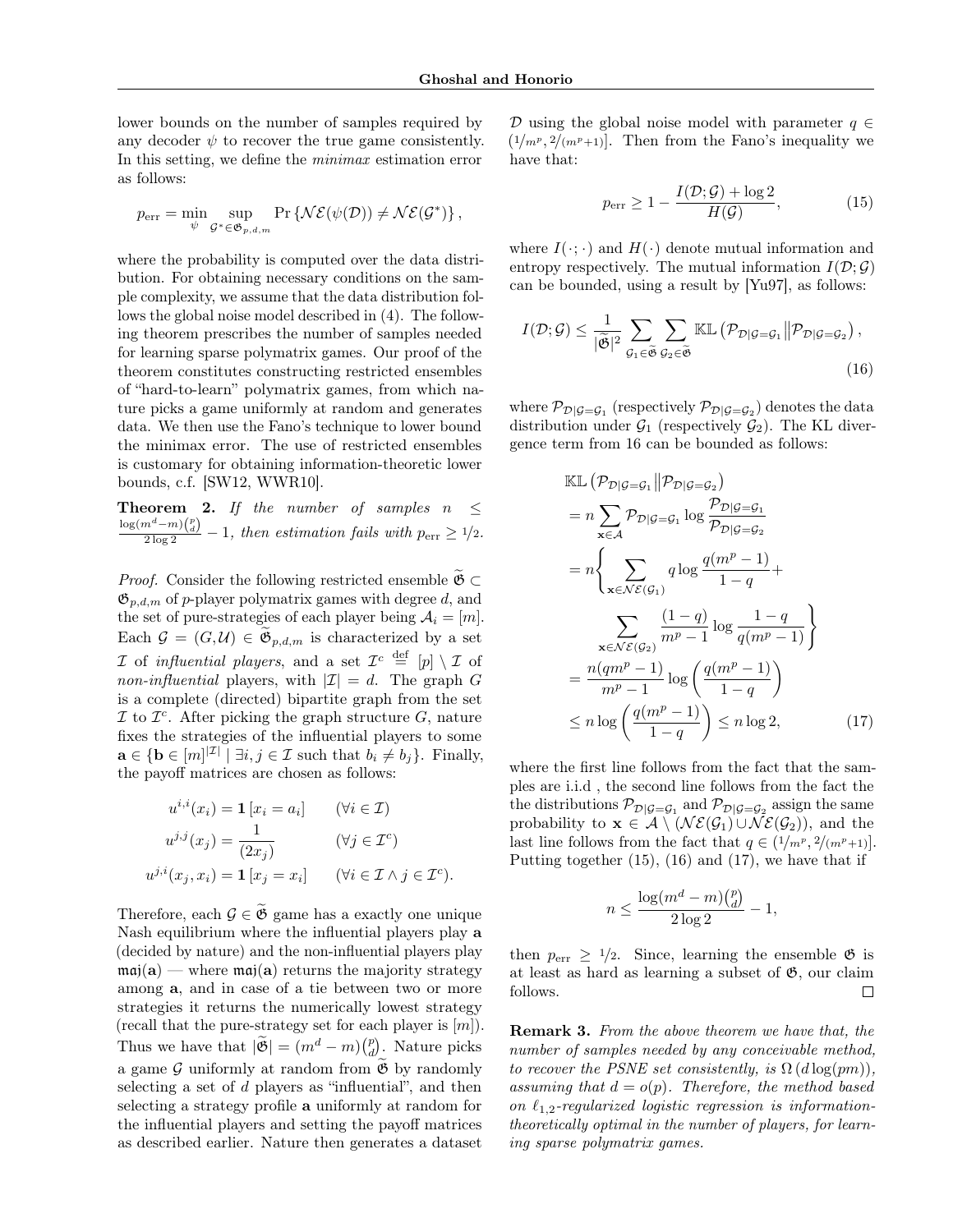

## <span id="page-7-0"></span>6 Experiments

In order to validate our theoretical results, we performed various synthetic experiments by sampling a random polymatrix game, generating data from the sampled game, and then using our method to learn the game from the sampled data. We estimated the probability that our method learns the "correct" game, i.e., a game with the same PSNE set as the true game, across 40 randomly sampled games for each value of  $p \in \{7, 11, 15\}$  and  $d \in \{1, 3, 5\}$ . The results are shown in Figure [1.](#page-7-0) We observe that the scaling of the sample complexity prescribed by Theorem [1](#page-5-1) indeed holds in practice. The results show a phase transition behavior, where if the number of samples is less than  $c(d+1)^2 \log(p(d+1)/\delta)$ , for some constant *c*, then PSNE recovery fails with high probability, while if the number of samples is at least  $C(d+1)^2 \log(p(d+1)/\delta)$ , for some constant *C*, then PSNE recovery succeeds with high probability. More details about our synthetic experiments can be found in Appendix [B.](#page-0-2)

We also evaluated our algorithm on real-world data sets containing (i) U.S. supreme court rulings, (ii) U.S. congressional voting records, and (iii) U.N. General Assembly roll-call votes.

Our algorithm recovers connected components corresponding to liberal and conservative blocs of justices within the Supreme Court of the U.S. The Nash equilibria consists of strategy profiles where all justices vote unanimously, as well as strategy profiles where the conservative and liberal blocs vote unanimously but in opposition to each other.

The game graph recovered from congressional voting records, groups Democrats and Republicans in separate components. Moreover, we observed that the connected components groups senators belonging to the same

state or geographic region together. The recovered PSNE set sheds light on the voting patterns of senators — senators belonging to the same connected component vote (almost) identically on bills.

Finally, on the U.N. voting data set our method recovered connected components comprising of Arab League countries and Southeast Asian countries respectively. As was the case with the aforementioned data sets, the PSNE set grouped countries that vote almost identically on U.N. resolutions.

We were also able to compute the price of anarchy (PoA) for each data set, which quantifies the degradation of performance caused by selfish behavior of non-cooperative agents. For the two supreme court voting data sets, the PoA was 1.9 and 1.6 respectively. For the congressional voting data set the PoA was 2.6, while for the united nations voting data set the PoA was 3.0. More details and results from our real-world experiments can be found in Appendix [C.](#page-0-3)

# 7 Concluding Remarks

We conclude this exposition with a discussion of potential avenues for future work. In this paper we considered the problem of learning a very general, and widely used, class of graphical games called polymatrix games, involving players with pure strategies. One can also consider *mixed strategies*, which would entail learning distributions, instead of "sets", under the framework of non-cooperative maximization of utility. Further, one can also consider other solution concepts like *correlated equilibria*.